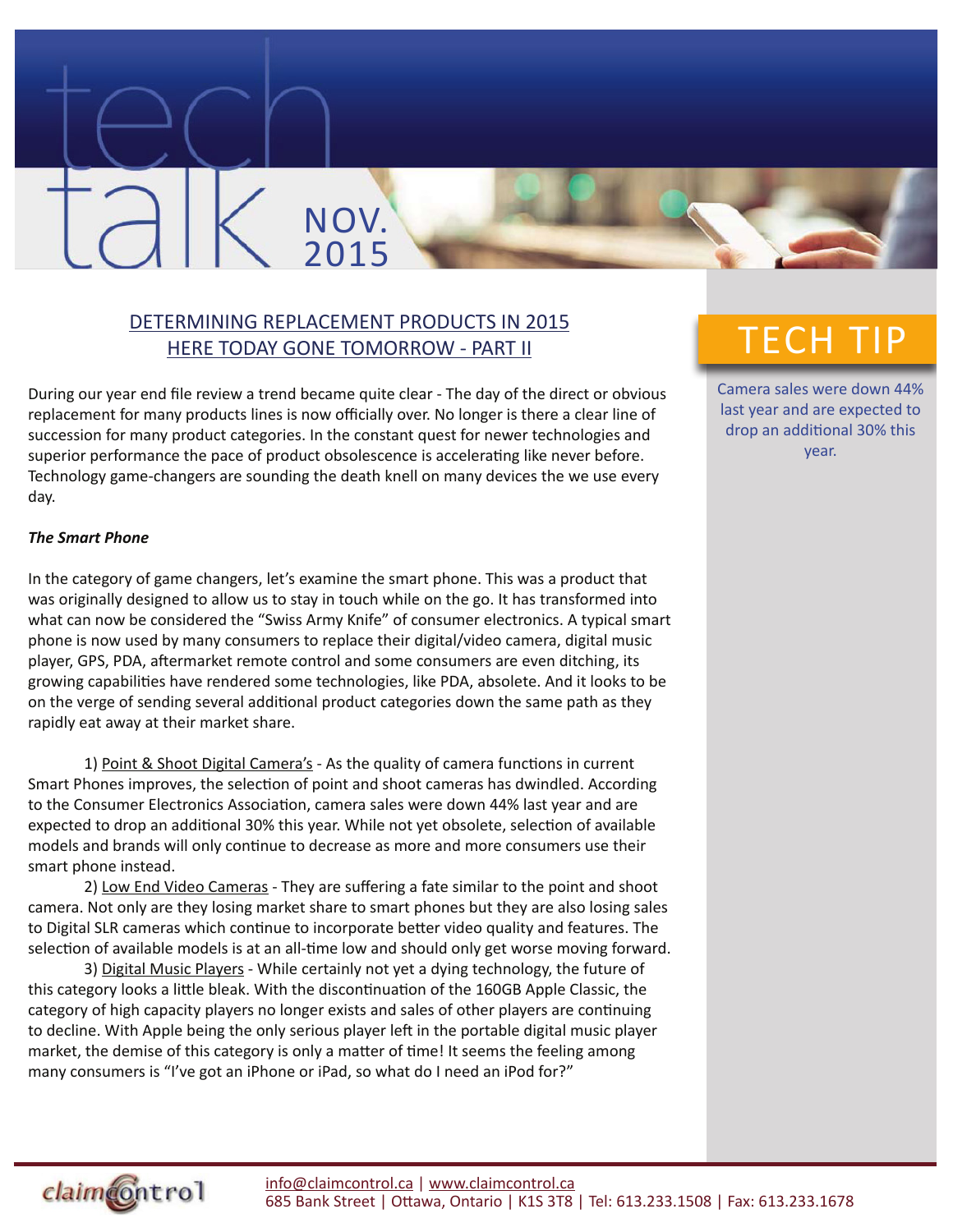4) Dash Music GPS Systems -With the drop in prices of factory navigation systems and the improvement in smart phone navigation capability, this is another category on the decline. With fewer models and brands available each year it may not be long before this category ceases to exist.

NOV.

2015

5) Home Telephone - Ditching the landline allows household to shed a monthly bill and if you don't have a landline this is no need for a home phone. Home phones are also under pressure from from services like Skype, and FaceTime or VoIP offering such items as the MagicJack so the selection of available models and bradns has become much more limited in recent years.

6) Remote Controls - Even beyond apps that can turn a smartphone or tablet into a universal remote control, televisions will soon be responding to voice commands or movements. In fact, the first motion-sensing TV's are expected out by the end of this year and models with voice command capability already exist.

#### *Audio & Video Players & Recorders*

First, it was the Cassette Deck and VCR. Next came CD's, DVD's & Hard Drive Recorders. Today, our ability to record or even play audio and video formats has been severly reduced with the recent demise of many technologies. Blu-ray players seem to be the last standing video format and the writing would appear to be on the wall even for this format as more and more of our prerecorded content is delivered over the internet either by download or streaming services such as Netflix.

#### *Computers*

Just a few short years ago the *Netbook* was considered the savior of the computer industry. Today, the Netbook no longer exists! While some may consider the Chromebook an obvious successor, due to a similar screen size, they many not be a suitable replacement for many insured due to the changes in the operating system (Windows to Chrome). In addition, changes to specifications may limit software compatibility and storage capacity.

Downloaded/preload software and cloud based storage has led to the removal of DVD drives and smaller hard drives sizes in some computers. Originally, the removal of DVD drives took place in models with smaller screen sizes but the trend is now making its way to many larger computers. The solution to this problem is the addition of an external DVD drive; but at what point in the future do you decide the DVD drive is no longer required? As for increasingly moving to the lower capacity, more costly SSD drives. While a smaller drive may not be an issue to some insured's, you may have others who will not find a 128gb SSD drive to be a suitable solution for their 500GB SATA hard drive. How will you address their needs

# TECH TIP

Just a few short years ago the *Netbook* was considered the savior of the computer industry. Today, the Netbook no longer exists!